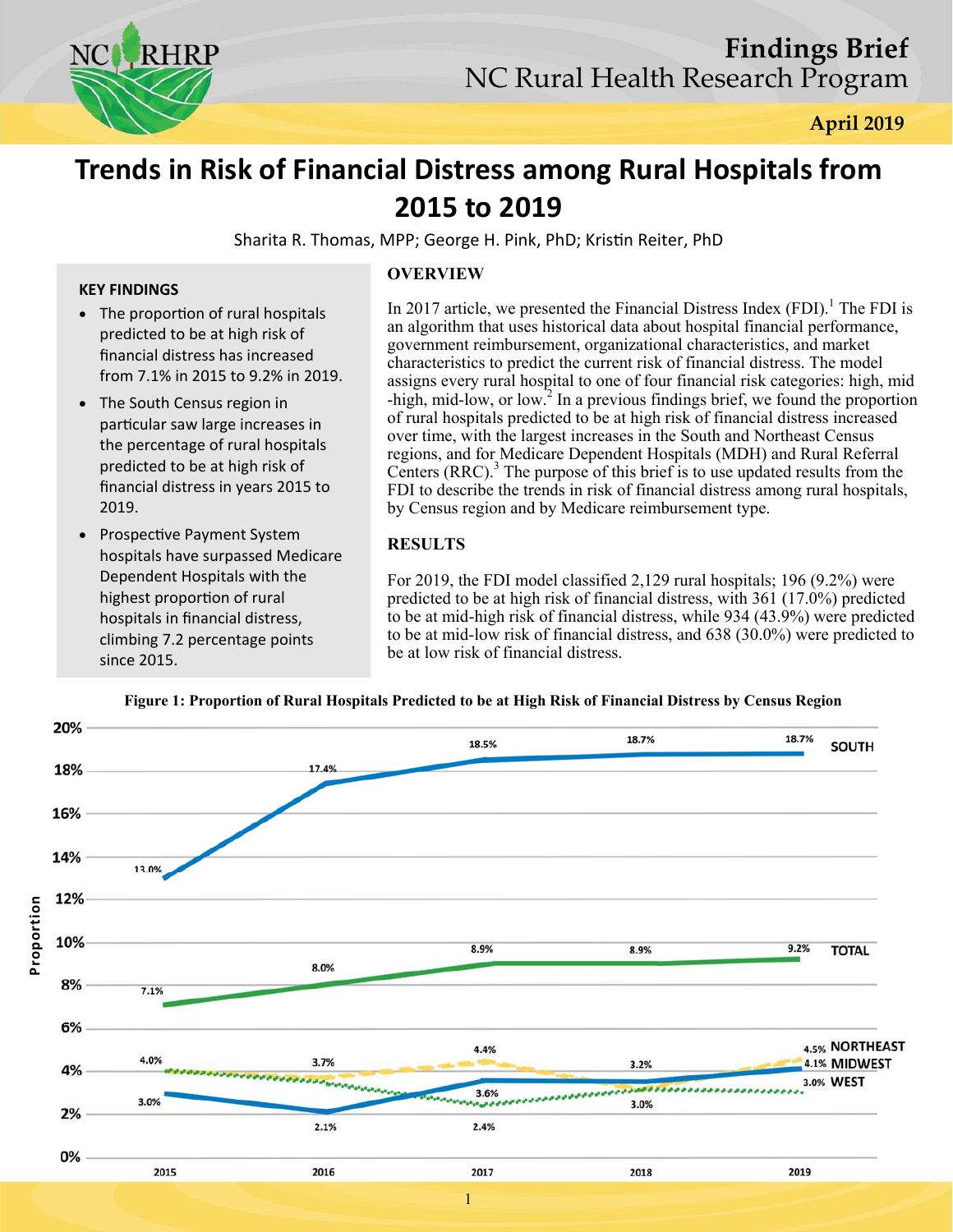

#### **Figure 2: Proportion of Rural Hospitals Predicted to be at High Risk of Financial Distress by CMS Reimbursement Type\***

CAHs are reimbursed at 99% of Medicare allowable costs and must have 25 or fewer beds, be located at least 15 miles by secondary road and 35 miles by primary road from the nearest hospital, or be declared a "necessary provider" by the state  $-61\%$  of rural hospitals are CAHs. **SCHs** must be located at least 35 miles from the nearest like hospital (excluding CAHs) or meet other federal criteria for being deemed a community's sole source of care — 17% of rural hospitals are SCHs.

MDHs must have at least 60% of inpatient days or discharges attributable to Medicare patients - 8% of rural hospitals are MDHs. PPS rural hospitals are the only subset of rural hospitals reimbursed in the traditional prospective payment system.

Figure 1 shows the trends in the proportion of rural hospitals predicted to be at high risk of financial distress by Census region and by year. The percentage of rural hospitals predicted to be at high risk of financial distress increased from 7.1% in 2015 to 9.2% in 2019. Increases were seen in the Northeast of 0.1 percentage points, in the Midwest of 1.1 percentage points, and in the South of 5.7 percentage points. The West saw a 1.0 percentage point decrease from 2015 to 2019.

The proportion of rural hospitals predicted to be at high risk of financial distress also varies by the Centers for Medicare & Medicaid Services (CMS) reimbursement type as seen in Figure 2. While the rate remained stable for Critical Access Hospitals (CAHs) at approximately 7.0%, the rate increased from 0.9% to 4.1% for RRCs, 2.4% to 6.3% for Sole Community Hospitals (SCHs), 12.4% to 18.2% for MDHs, and 12.1% to 19.3% for Prospective Payment System (PPS) rural hospitals over the period 2015 to 2019.

## **DISCUSSION**

The percentage of rural hospitals predicted to be at high risk of financial distress is growing, particularly in the South and among MDHs and PPS hospitals. This is consistent with a previous study that found rural PPS hospitals with 26 to 50 acute care beds and MDHs had the lowest profitability compared to other hospitals.<sup>4</sup>

Aside from the financial and non-financial measures included in the FDI, there may be other factors, such as labor costs, payor mix, and state and federal policies that could be contributing to the growing percentage of rural hospitals predicted to be at high risk of financial distress. Reductions in Medicare reimbursement due to sequestration in addition to reductions in bad debt payments largely impact the financial profitability of rural hospitals.<sup>5</sup> Rural hospitals typically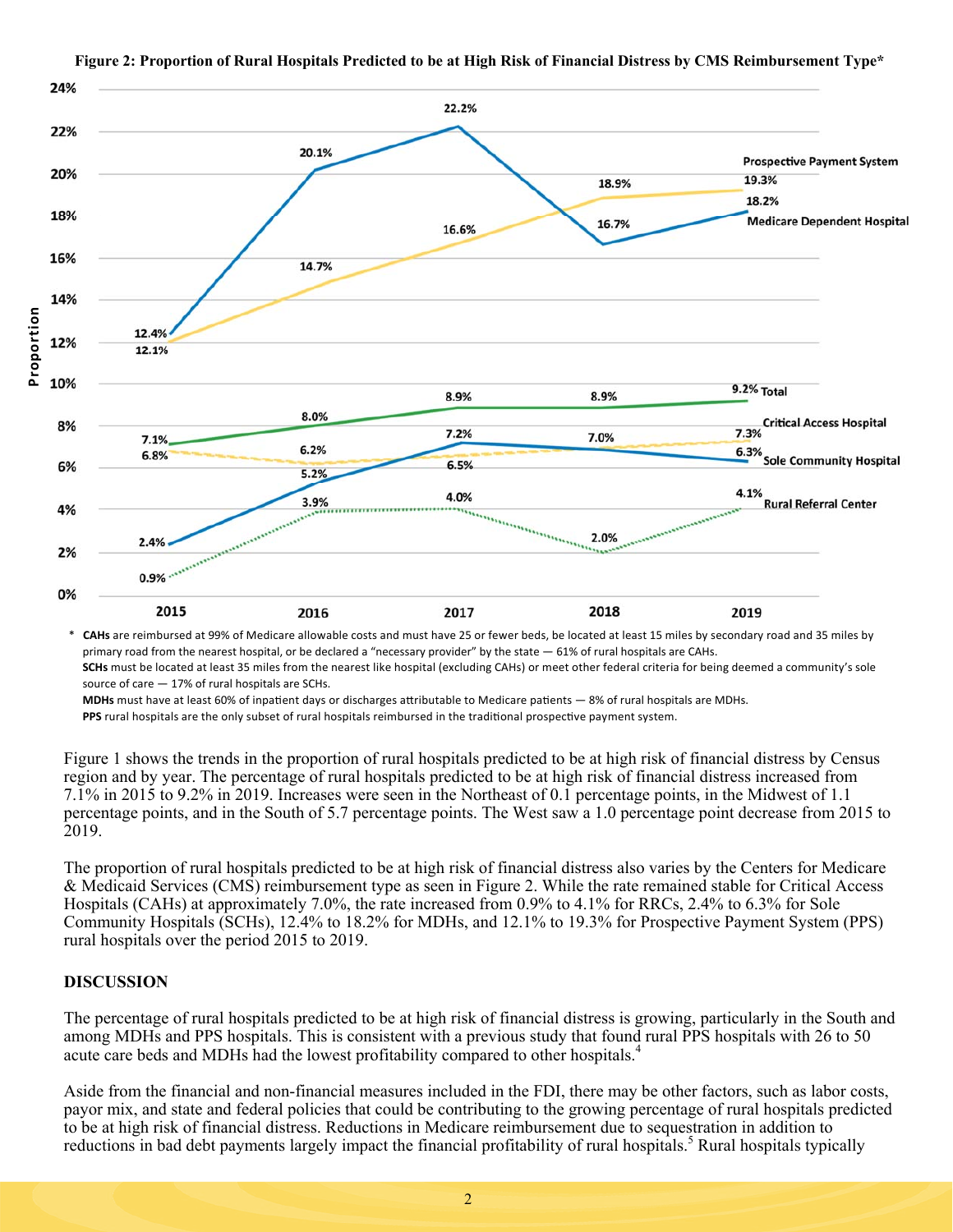serve older, poorer, more dependent on public insurance, and in worse health than do urban hospitals.<sup>6-8</sup> MDHs have at least 60% of inpatient discharges consisting of Medicare beneficiaries, making them particularly vulnerable to higher levels of financial distress than other rural hospitals due to their sensitivity to policy changes impacting Medicare reimbursement, restricting profitability.<sup>4</sup> The Northeast and the South have a similar percentage of MDHs, 12% vs. 10%, respectively for 2017. Conversely, only 10% of the MDHs in the Northeast are predicted to be at high risk of financial distress compared to over 25% in the South.<sup>9</sup>

These disparate trends in financial distress should be of concern to policy makers for two reasons: first, the probability of closure and reduction of services is significantly greater for rural hospitals predicted to be at high risk of financial distress.<sup>10</sup> Although the rate of rural hospital closures somewhat decreased in 2017, the recent increase in 2018 is consistent with the trends observed in our study. Second, rural hospitals predicted to be at high risk of financial distress serve communities with social conditions that could further worsen the already poor health status.<sup>11</sup>

# **METHODS**

Rural hospital financial performance, government reimbursement, organizational characteristics, and county-level data were obtained from the Centers for Medicare & Medicaid Services (CMS) Hospital Cost Report Information System ("Medicare Cost Reports"), Provider of Services, Hospital Service Area File, County Health Rankings, and Nielsen-Claritas Pop-Facts data. Using data through 2017, we predict the 2015 to 2019 FDI values for rural hospitals. Our FDI model assigns rural hospitals to high, mid-high, mid-low or low risk of financial distress levels.

Hospital-specific market areas were composed using Medicare discharge counts by ZIP code from the CMS Hospital Service Area File. A ZIP code is included in the market if: when sorted on descending number of that hospital's Medicare discharges, it is among those that comprise 75 percent of that hospital's Medicare discharges; or if it contributes at least three percent of that hospital's Medicare admissions for the year. Except for hospitals in Alaska and Hawaii, ZIP codes more than 150 miles from the hospital are disqualified from being in its market. Hospital-specific markets were used to define communities to assess demographic and socio-economic variables. As health outcome data is not available at the hospital-specific market level, the county where the hospital is located was used to assign health outcomes data.

We identified hospitals as rural based on location outside Metropolitan Core Based Statistical Areas or within Metropolitan areas but in Rural-Urban Commuting Area codes (RUCA) of four or greater (the definition used by the Federal Office of Rural Health Policy). Characteristics of communities served by rural hospitals predicted to be at high risk of financial distress were compared to communities served by rural hospitals that are predicted to not be at high risk of financial distress using bivariate analyses.

# **REFERENCES AND NOTES**

- 1. Holmes GM, Kaufman BG, Pink GH. Predicting financial distress and closure in rural hospitals. *The Journal of Rural Health.* 2017 Jun;33(3):239-49.
- 2. A valid financial distress index score is produced for rural hospitals with at least 360 days or more of reported Medicare Cost Report data and non-missing values for hospital financial and market variables.
- 3. Kaufman BG, Randolph R, Pink GH, Holmes GM. Trends in risk of financial distress among rural hospitals (October 2016). North Carolina Rural Health Research Program, UNC Chapel Hill. Available at: www.shepscenter.unc.edu/download/13777/
- 4. Thomas SR, Holmes M, Pink G. 2012-14. Profitability of urban and rural hospitals by Medicare payment classification (March 2016). North Carolina Rural Health Research Program, UNC Chapel Hill. Available at: www.shepscenter.unc.edu/download/12744/
- 5. Wishner J, Solleveld P, Rudowitz R, Paradise J, Antonisse L. A look at rural hospital closures and implications for access to care: three case studies (June 2016). Kaiser Family Foundation. Available at: https://www.kff.org/ medicaid/issue-brief/a-look-at-rural-hospital-closures-and-implications-for-access-to-care/
- 6. Kaufman BG, Thomas SR, Randolph RK, Perry JR, Thompson KW, Holmes GM, Pink GH. The rising rate of rural hospital closures. *The Journal of Rural Health.* 2016 Jan;32(1):35-43.
- 7. Meit M, Knudson A, Gilbert T. The 2014 Update of the rural-urban chartbook (2014). The North Dakota and NORC Rural Health Reform Policy Research Center. Available at: http://www.ruralhealthresearch.org/publications/940. Accessed January 23, 2019.